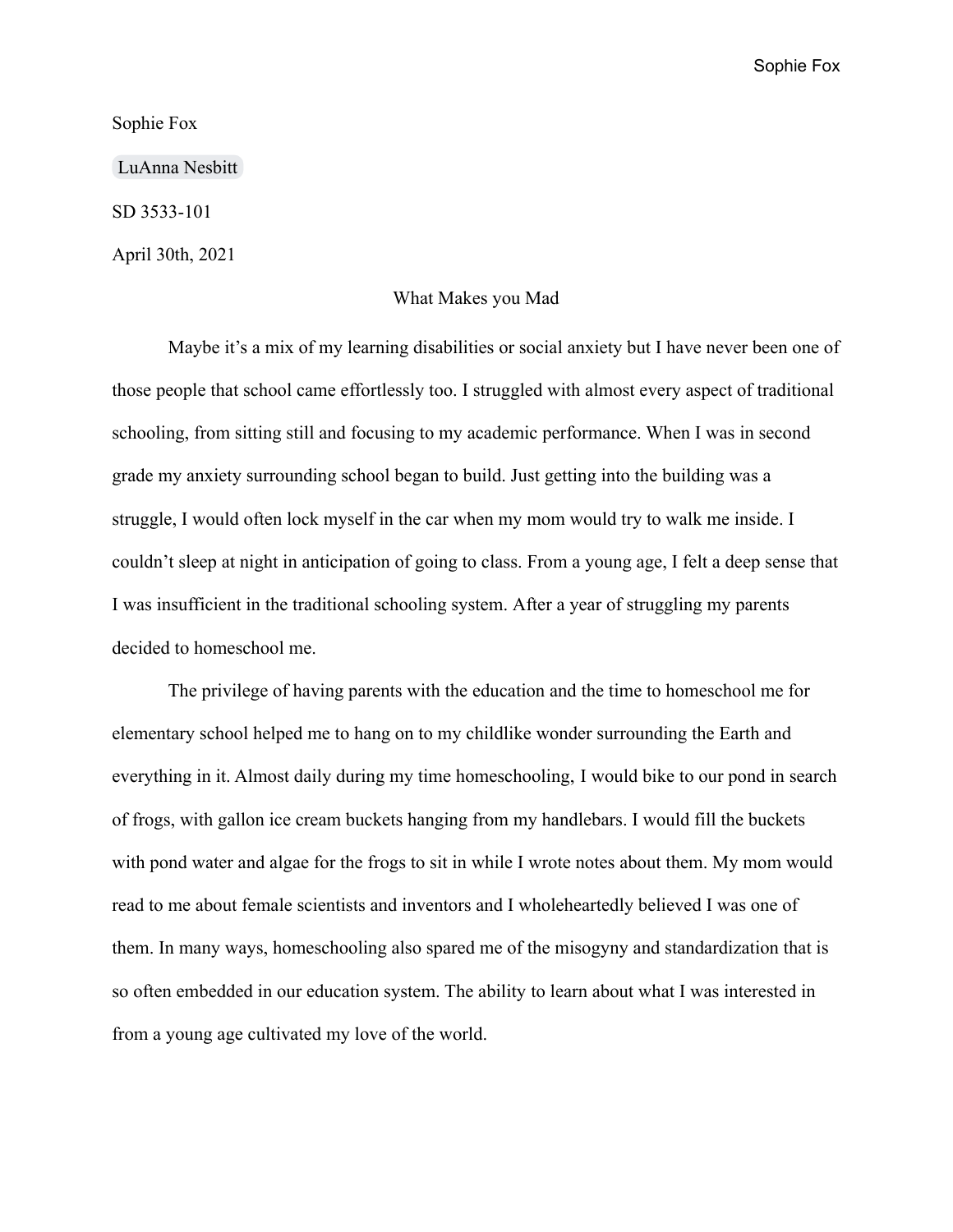As I reflect on my entrance into the climate movement it hinges on a question, I was asked in high school, "what makes you mad?" For a portion of high school, I attend an alternative school, Iowa BIG. Here, I finally learned that I didn't have to be the best at algebra or physics, rather I just had to put myself into something I loved. I also realized that human connections are one of the most powerful forces in learning. At the time, climate change was on my mind ( I was trying to pitch a character to PBS who was saving the world from plastic) however my answer to the question "what makes you mad" was gender inequalities. I helped found a startup, working to keep middle school girls interested in STEM by funding the projects they created. I built things, did public speaking engagements, and helped conduct research on Flow for psychologist and author Mihaly Csikszentmihalyi. My time here also made me more comfortable with failure. Once I hosted a community dinner, but I was the only person who showed up. Small things like this would have once sent me into a spiral of doubting my ability. Now, I realize how important it is we give students a comfortable place to fail. I felt like I was having real impacts on my community, and was learning things I never could have inside classroom walls. It was during this time that I began to explore not only what I want to change in the world, but also what I want to preserve. I learned the importance of community-based organizing and challenging the status quo. For the first time in my life, I felt brave in my abilities, something I had never experienced before.

I can't remember a time in my life that I haven't been aware of climate change. I had seen the videos of dead albatrosses filled with plastic and watched videos of ice sheets collapsing in school. While I knew the facts, climate change didn't feel like an impending threat to my life. Still, I did all of the things we were told to do to stop climate change. I recycled and composted, reduced my meat consumption, and wrote letters to congress. The solutions I practiced felt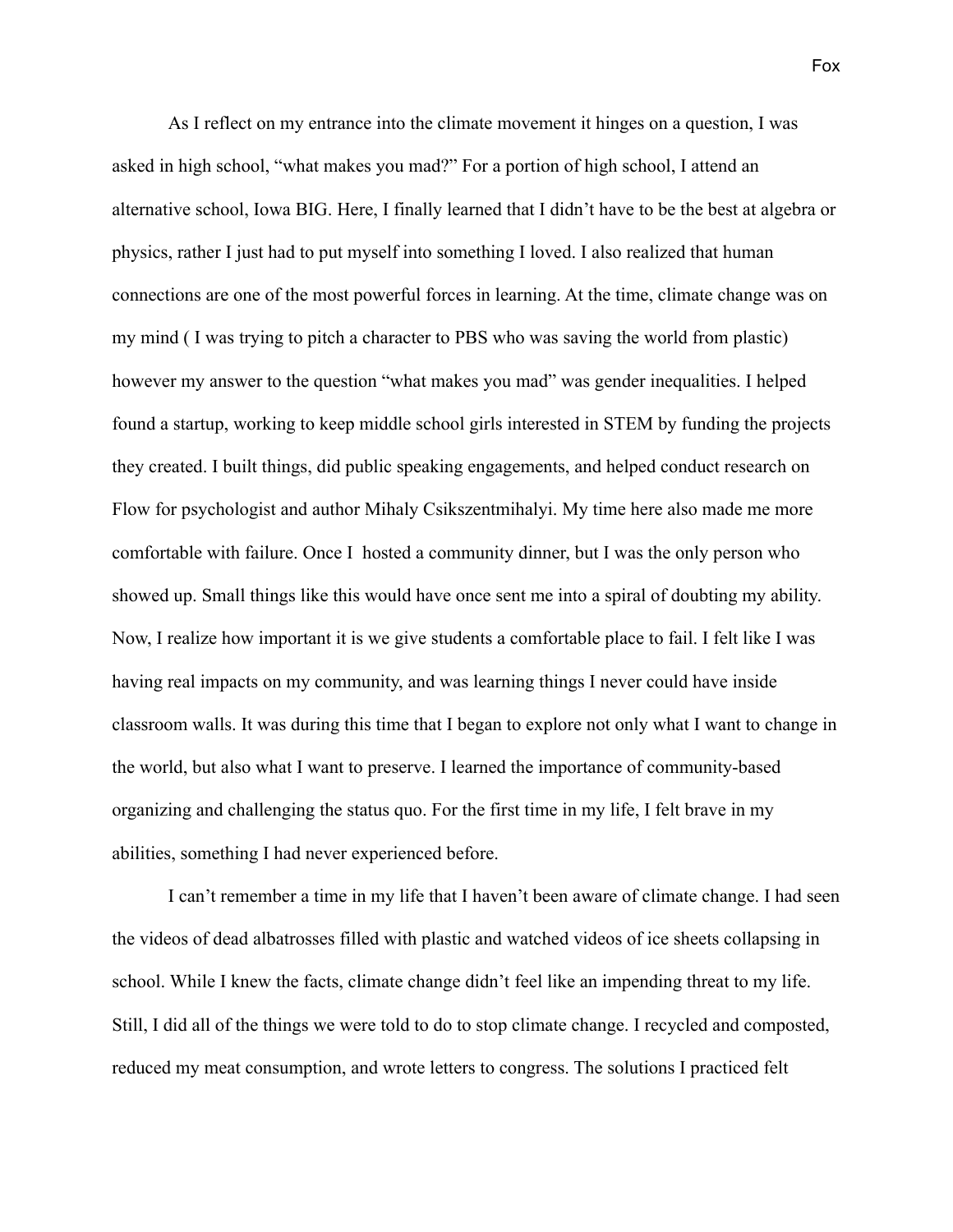arbitrary, like so many of us were going through the motions to prevent something we knew was happening but didn't realize we were actively *experiencing*. What I believe so much of our climate crisis education is lacking, is recognition or understanding our communities are also facing its effects. I grew up in Cedar Rapids, Iowa. A city that all too often experiences "100-year floods" that destroy homes and businesses or droughts that wipe out entire crops. What I didn't know previously, is the linkage between volatile weather and a changing climate. This is not to say we should only care about something if it's happening to us. However, with so much of our society bogged down by capitalist norms and expectations, we cannot expect people to devote energy to change if something feels abstract. Or maybe we as a society must collectively realize that the fight against climate change and the fight against capitalism is the same.

Our current education system developed alongside the industrial revolution and still mirrors the factory system in most cases. Students are told where to sit when to go to the bathroom, what to learn and how to learn it. The movement for standardized testing and learning began in the early 1900s. This factory model of education reduces students to products, judged solely based on their test scores. With grades moving like assembly lines, there is often a lack of regard for different learning paces and abilities. Not only does this leave little room for imaginative responses, but it also leaves many students behind. Before attending an alternative high school, and taking a gap year I knew with certainty college had little place in my future. Standardization had made me feel, and on paper appear inadequate. I couldn't imagine willingly putting myself through 4 more years of school.

Fueled by my genetic predisposition, and feelings of inadequacy, I struggled with an eating disorder for much of high school. I had no interest in attending college, and my parents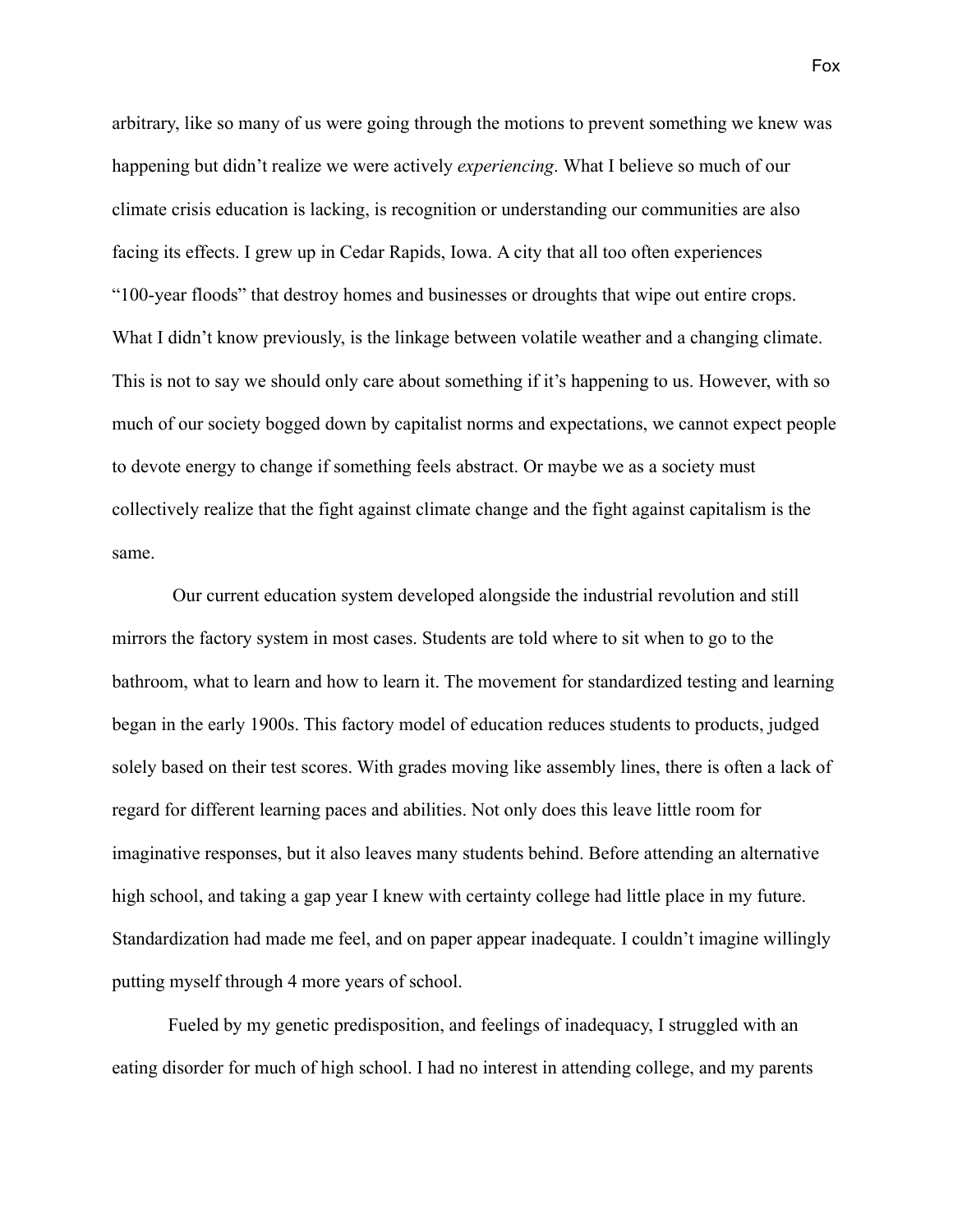wouldn't let me due to health concerns, so I took a gap year. Though at the time it didn't feel like a gap year as I had no future plans to come back to school. During this time I was able to travel. I distinctly remember my time in Leh, Ladakh. My friend and local Reza pointed out the receding glaciers and explained to me their ecological importance. It was at that moment that my whole world seemed to open up. I have always loved learning outside of the classroom and this was one of the first times in my life I had something flicker in me telling me to go to college. I had previously told myself if there was something I cared deeply about, I would go. Until then I wasn't going to waste my time going through the motions. Seeing the glaciers, and thinking of my beloved community at home it was becoming more and more apparent to me that we need stories of climate change, not just pictures of polar bears or penguins as moving as they are. We need real people telling us real stories. I had finally realized climate change is *what makes me mad.*

We are currently in the midst of the sixth mass extinction, a human-caused phenomenon, that like our school systems heirs from the industrial revolution. We often point to education as the solution maker for anthropogenic climate change. In many ways this holds true, when people know about an issue, they can work to correct it. We've known about anthropogenic climate change for over a century. When our education systems mirror the systems responsible for climate change how can we expect things to be different? I propose that just as we reimagine our governments to work for all, we also rethink education. This past decade has shown the world that young people are a large driver of the climate movement. Why not make schools that work in tandem with students, serving as a resource to them and their ideas? I want our schools to cultivate change-makers and creative thinkers. I want every student to have the same